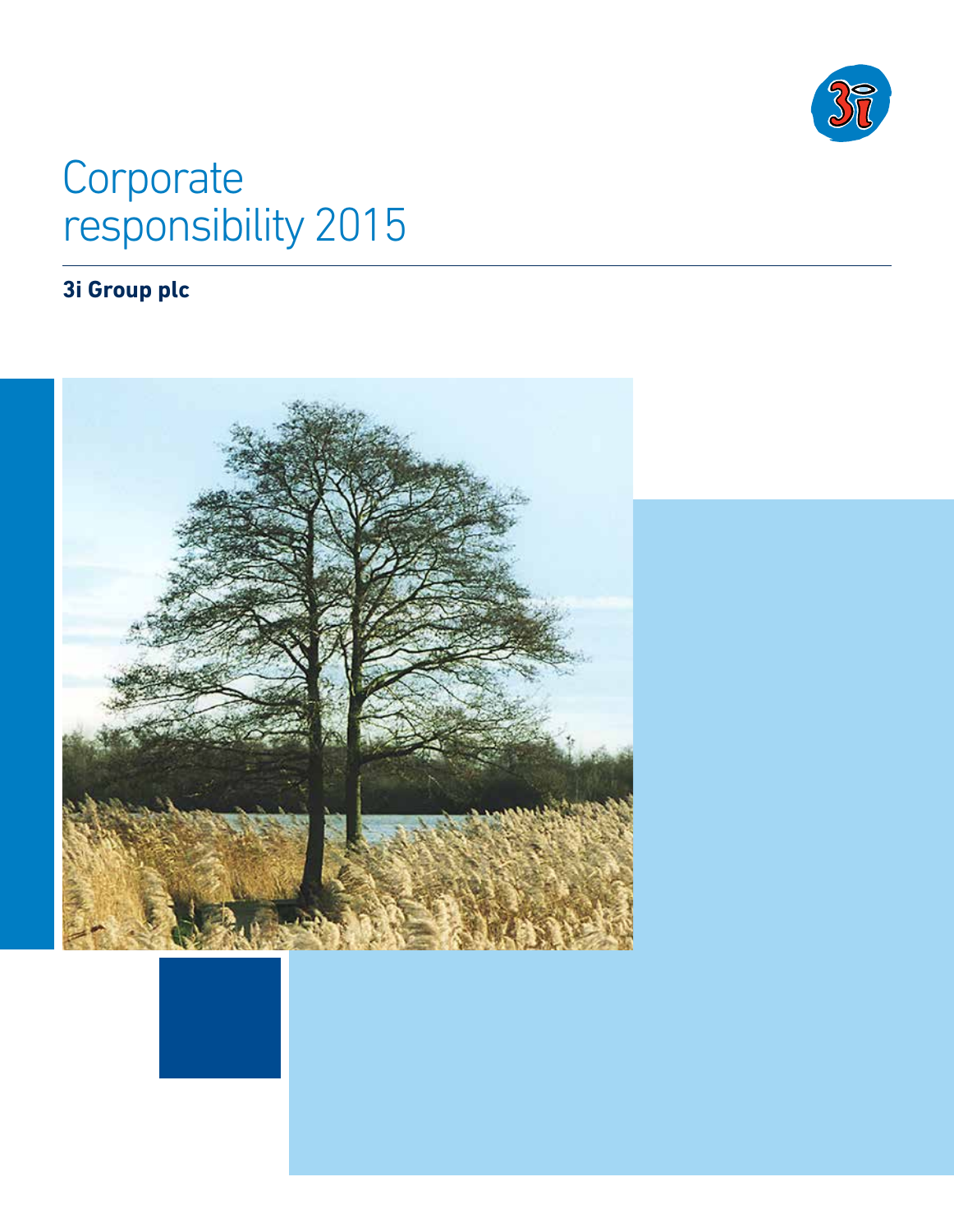3i is committed to acting as a responsible company, a responsible employer and a responsible investor. We take responsibility for our actions, carefully consider how others will be affected by our choices and ensure that our values and ethics are integrated into our formal business policies, practices and plans.

# A RESPONSIBLE COMPANY

# **Governance**

Good corporate governance is fundamental to 3i and its activities and is critical to the delivery of value to our stakeholders. For full details of our governance structure and processes, please see the Corporate governance section of this report and visit the Governance section of our website at www.3i.com.

#### **Transparency**

As a publicly-listed company, 3i operates within a framework of formal legal and regulatory disclosure requirements as well as meeting the high expectations for transparency of our shareholders, fund investors, staff and the media. We are committed to communicating both our financial and non-financial performance in a clear, open and comprehensive manner.

#### Anti-bribery and corruption

3i does not offer, pay or accept bribes and we only work with third parties whose standards of business integrity are substantively consistent with ours. We expect the businesses we invest in to operate in compliance with all applicable laws and regulations and, where appropriate, work towards meeting relevant international standards where these are more stringent. This includes, in particular, upholding high standards of business integrity, avoiding corruption in all its forms and complying with applicable anti-bribery, anti-fraud and anti-money laundering laws and regulations.

#### Environmental impact

In the year to 31 March 2015 our measured Scope 1 and 2 emissions were 411.8 tonnes CO<sub>2</sub>e. This comprised:

|       | Total                                                          |                                                              | 386.2                                                        |
|-------|----------------------------------------------------------------|--------------------------------------------------------------|--------------------------------------------------------------|
|       | Electricity, heat, and<br>cooling purchased<br>for our own use | 399.2                                                        | 358.2                                                        |
|       | Combustion of fuel<br>and operation of<br>our facilities       | 12.6                                                         | 28.0                                                         |
| Scope | Emissions source                                               | $CO2e$ emissions<br>(tonnes) for<br>year to<br>31 March 2015 | $CO2e$ emissions<br>(tonnes) for<br>year to<br>31 March 2014 |
|       |                                                                |                                                              |                                                              |

This equates to 1.52 tonnes CO2e per employee for the year to 31 March 2015 (2014: 1.39 tonnes CO<sub>2</sub>e per employee), based on an average number of employees during the year of 271 (2014: 277 employees).

We have restated the emissions figures for the year to 31 March 2014 to reflect improved data collection and analysis techniques which allows a more accurate comparison between 2014 and 2015. Our total Scope 1 and 2 emissions have increased by 6.6% due principally to better data coverage as well as an increase in overall emissions from electricity usage due to business growth.

We have reported on all of the emission sources required under the Companies Act 2006 (Strategic Report and Directors' Reports) Regulations 2013. These sources fall within our consolidated financial statements.

We quantify and report our organisational greenhouse gas emissions according to the Greenhouse Gas Protocol and Defra's Environmental Reporting Guidelines. Results are reported in tCO<sub>2</sub>e although Scope 2 emissions for overseas electricity have been calculated in tCO $_{\rm _2}$  as the UK Government's overseas electricity emissions factors currently account for CO<sub>2</sub> emissions only. Emissions for all of our sites have been included and we have chosen to exclude fugitive Scope 1 emissions from a cooling unit located at our London office as it is considered immaterial to our overall footprint. The greenhouse gas sources that constitute our operational boundary are:

- Scope 1: natural gas combustion within boilers; and - Scope 2: purchased electricity for own use.

In some cases, missing data has been estimated using either extrapolation of available data or data from the previous year as a proxy. We have worked with Carbon Credentials Energy Services to verify our greenhouse gas emissions.

3i also reports its greenhouse gas emissions and climate change data to the Carbon Disclosure Project.

#### **Community**

We focus our charitable activities on the disadvantaged, on young people and on education. Charities are supported on the basis of their effectiveness and impact and we also support staff giving and sponsorship through matching donations. Our charitable giving for the year to 31 March 2015 totalled £255,000.

# A RESPONSIBLE EMPLOYER

#### Graduate scheme

We are proud to have launched our new graduate recruitment scheme during the year which is designed to develop our next generation of world-class investment professionals and business leaders. Following a rigorous process, we selected five high-quality graduates from across Europe and a variety of disciplines to join us in September 2015. The programme will consist of comprehensive and high quality training followed by rotations through each of our Private Equity, Infrastructure and Debt Management businesses as well as our Strategy and Finance teams. The top performers will be fasttracked into the business in April 2018.



For full details of 3i's approach, including details of relevant 3i policies, please visit the CR section of our website at www.3i.com.